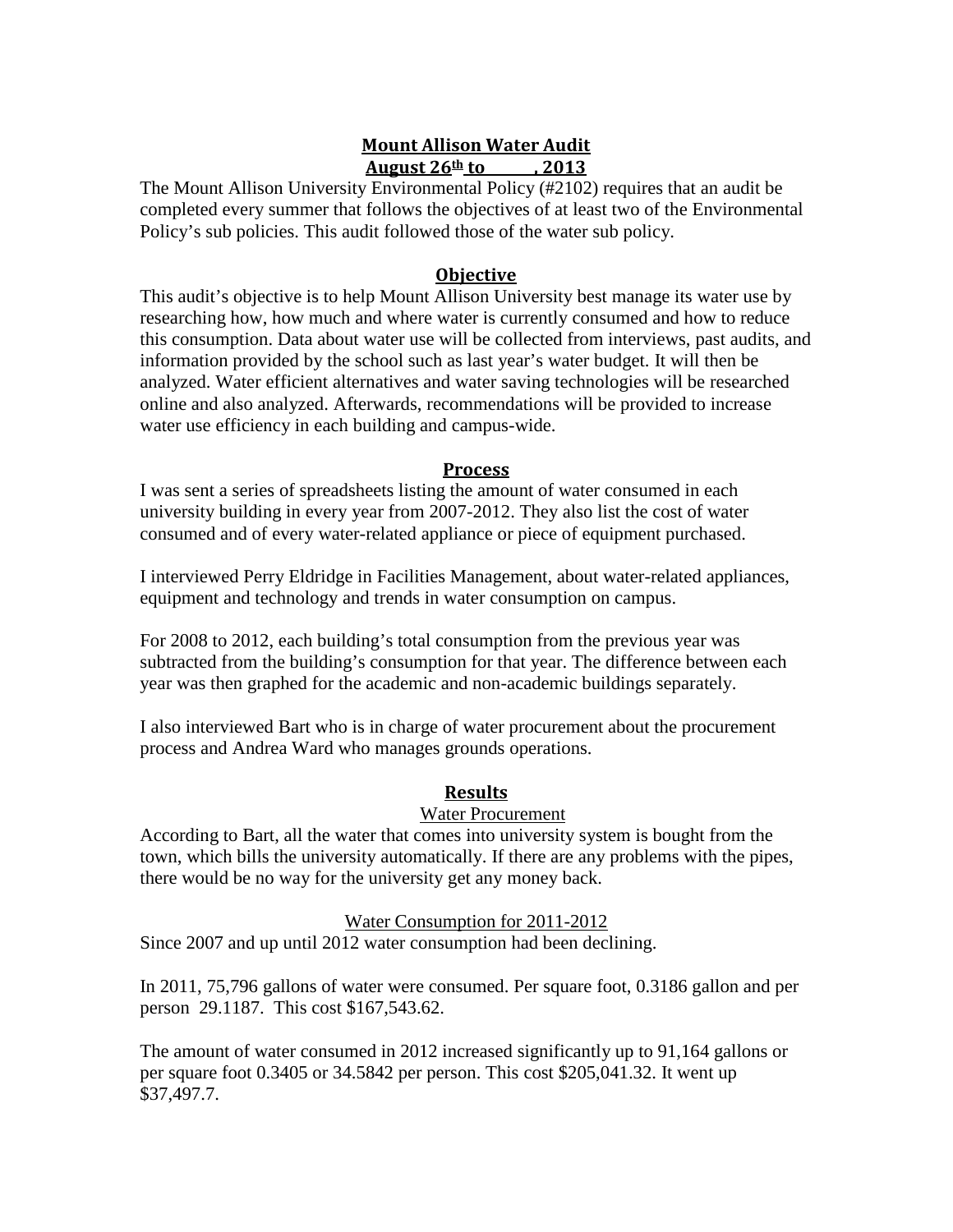Much of this audit's evidence is organized based on the water sub-policy's objectives.

### Ensuring that increasing water efficiency is a considered factor when new buildings and renovations are carried out

According to Perry Eldridge, dual flush toilets low-flow urinals, low-flow showerheads, aerated pressure taps (which consume less water) are placed into every new building and during every new renovation. Also, he reviews the drawings for each new building and tries to see how feasible it would be to include water-saving and rain-water collecting technology. Refrigeration in new buildings will be air-cooled instead of water-cooled.

### Using longevity and water efficiency as primary considerations when purchasing water fixtures

Perry says that the Facilities Management's staff always consider a product's reliability and the amount of water it would use before purchasing it. Mechanical consultants also suggest many of the products. If Facilities Management is interested in a product that uses less water, the consultants could offer other suggestions. Plumbers look into the product as well. Nothing that has not already been tested and meets certain standards is purchased.

Waterless urinals were considered. However, because they are somewhat higher maintenance, the custodial staff was not entirely interested.

### Installing low flow faucets, shower heads, and toilets to decrease water consumption when feasible

According to Perry, low-flow showerheads and toilets along with aerated taps are used in all the academic buildings and residences. He says that these changes have largely been responsible for the decrease in water consumption from around 2007.

Maximizing the use of recycled rainwater and grey water for new and existing buildings Rainwater from the roof of the McCain Student Centre drains into a sistern. It is UV-ed for safety purposes and then used in all the toilets in the building. Around, 13,000 litres of rainwater are used per year and, so far, the sistern has never gone dry. If it were to run out, town water would be used.

The Student Centre is the only building that uses rainwater.

There was not enough room in the budget for the new arts centre to include a similar sistern.

Minimizing the use of water for grounds operations as prescribed in [policy 2102.f](http://www.mta.ca/administration/vp/policies/2102f.htm) According to Andrea Ward, only Park St. Field is routinely watered (3 times a week) using an in-ground irrigation system. Newly planted trees, shrubs and sod are watered for a year. A construction company is responsible for watering new sod, generally using the school's water (construction companies have been using water frequently, this past year). Large trees were moved this past year. They needed to be watered as well.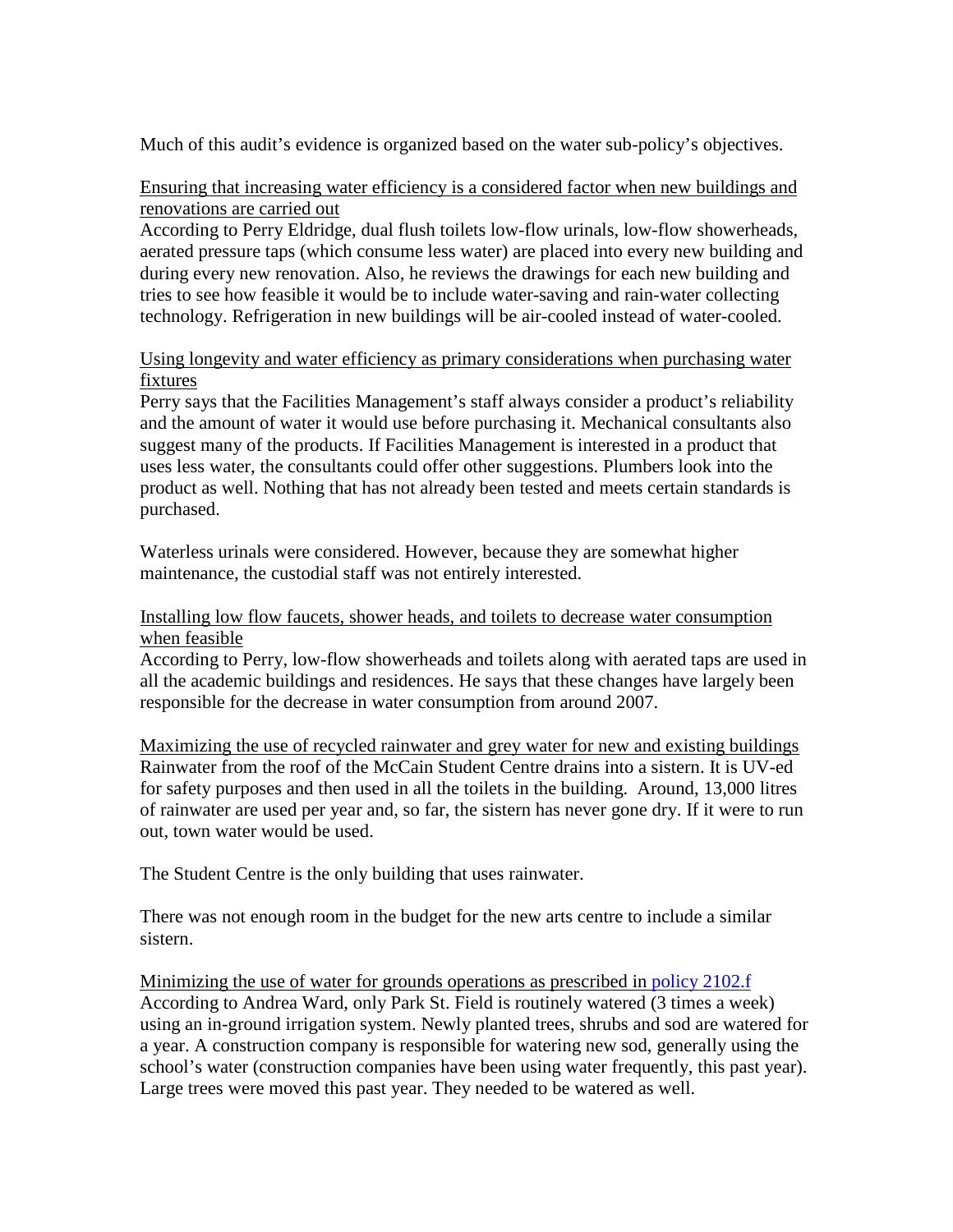During the summer, the irrigation system is not activated until it gets dry enough. Until then and during the later, wetter parts of the summer the system is used manually.

When it comes to planting, Zeroscaping, a method that is intended to keep water consumption to a minimum, is used.

This past year sod was applied in several places and several large trees were moved. Consequently, more water was consumed than on average. This past year, a lot of planting was done around the president's house, the Chapel, Crabtree and Bennett house. This would partly explain why these buildings were consuming more water.

The year before, there was a leak in the valve's system and a newly installed controller would not turn of automatically. It had to be turned off manually. Now it can turn off automatically, which Andrea is much more efficient.

Ensuring that the risk of run-off contamination to waterways and the Waterfowl Park is minimized and that the Town of Sackville is aware of the University's water management decisions and practices.

Perry said that there have not been any significant contamination issues. Facilities Management has been putting backflow devices in all water-related systems on campus. If there is any extra money in the budget, they purchase more devices. The devices are in every building but not in all the mains. When deciding where to install them, Perry prioritizes any project that he considers most critical with respect to safety.

#### **Recommendations**

When feasible, increase the budget for renovations and construction projects in order to allow for rain collecting equipment (such as the sistern in the student centre) to be included in the new or changed building. When the new centre for the arts was constructed there was not enough room in the budget to include a similar device.

Have a separate water meter for Jennings and for Harper. This would make it a lot easier to figure out where problems are happening.

Reconsider waterless urinals. I do not know why they are higher maintenance, so I am not sure what the custodial staff would have to deal with. However, waterless urinals could save a large amount of water.

Consider using grey water (rainwater used outside) on campus. This would greatly reduce the amount of water Grounds Operations would have to use.

For future audits, find the difference between years in water consumption for every building for five or so years. Graph these changes and then check out the buildings that have been consuming an increasingly large amount of water.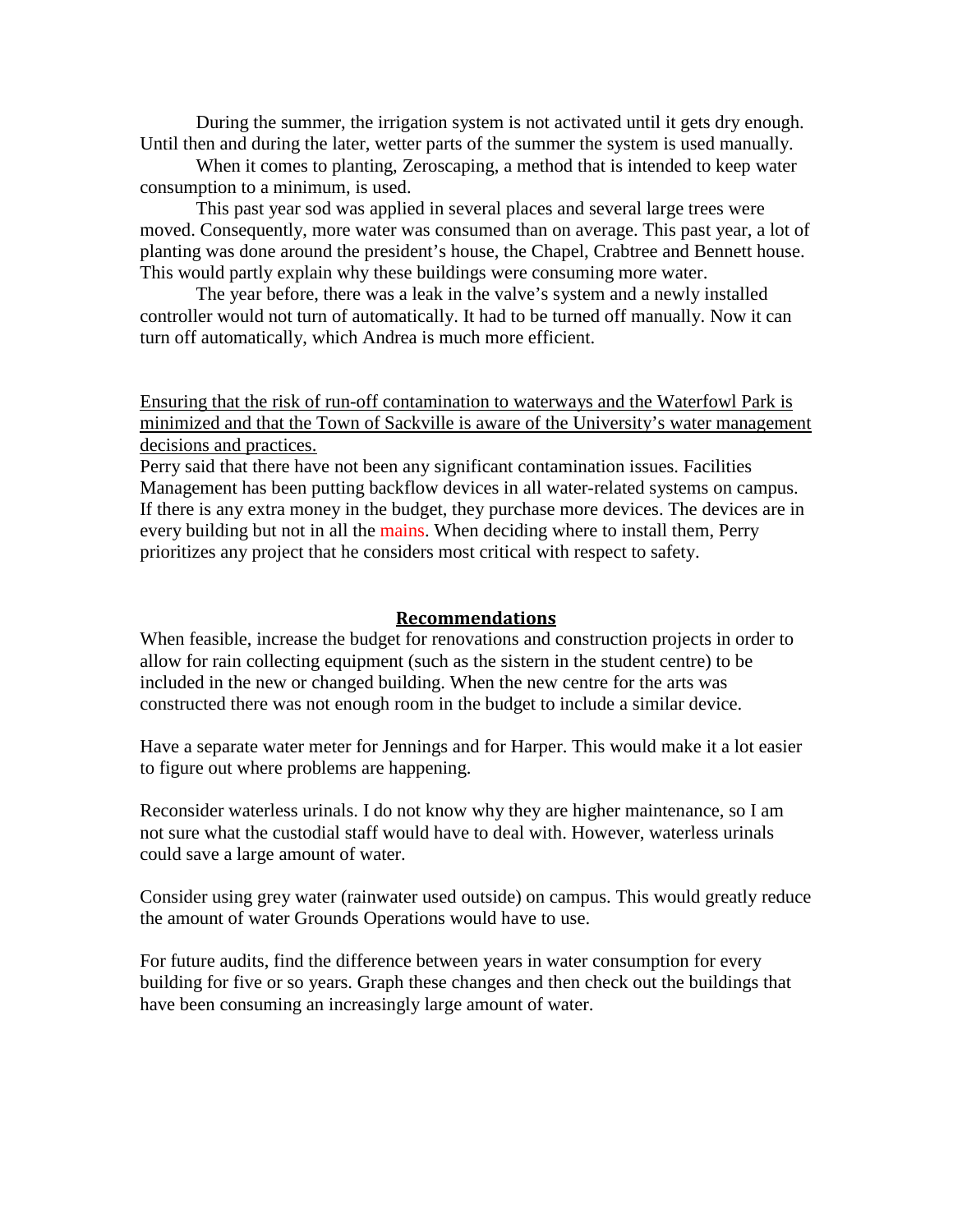#### **Mount Allison Food Audit August 26th to , 2013**

The Mount Allison University Environmental Policy (#2102) requires that an audit be completed every summer that follows the objectives of at least two of the Environmental Policy's sub policies. This audit followed those of the food sub policy.

### **Objective**

The goal of this audit is to help Mount Allison University lower its waste, carbon footprint and environmental impact in general (such as impacts on endangered species) as well. This audit will also try to find ways to raise awareness about local food, the environmental impacts of food and waste. Information will come from interviews, statistics about food consumption and waste on campus and online sources.

### **Process**

I interviewed Jenning's supervisor, Brian , about the process, quantity and type of food used in the dining hall.

I also interviewed Michelle Strain in Facilities Management.

### **Results**

Continue to explore sources of affordably priced local food grown or produced in the three Maritime Provinces and to maintain its ratio of locally sourced food at a minimum of 40%

According to Brian, about 38-40% of the food served in meal hall is local. Local, in this case, is defined as food produced in the Maritimes provinces. He says that it would be very difficult to get the same quantity of local food all from closer to Sackville.

They learn about the each food's source from their master-supplier, Cysco. Jennings does not plan to increase the percentage of local food purchased beyond 40%. If Aramark were to stop buying from far-off suppliers, these suppliers would not provide Aramark with important products when they really need them such as vegetables in winter.

Michelle had a similar view. She added that during the fall and spring, the amount of local food consumed was far more than 40%. During the winter, the amount decreases significantly below 40%. Dairy is entirely local except for yogurt, which is brought in from Quebec. She added that meal hall does not have a lot of processed food.

### Continue to ensure that fish species at risk are not served

The majority of fish purchased are from Green Island (Which Province?). In this case, it is fairly easy to know about the fishing process. Almost all of the shrimp, however, come from China. In that case, it is much harder to know about the process and the shrimp collected.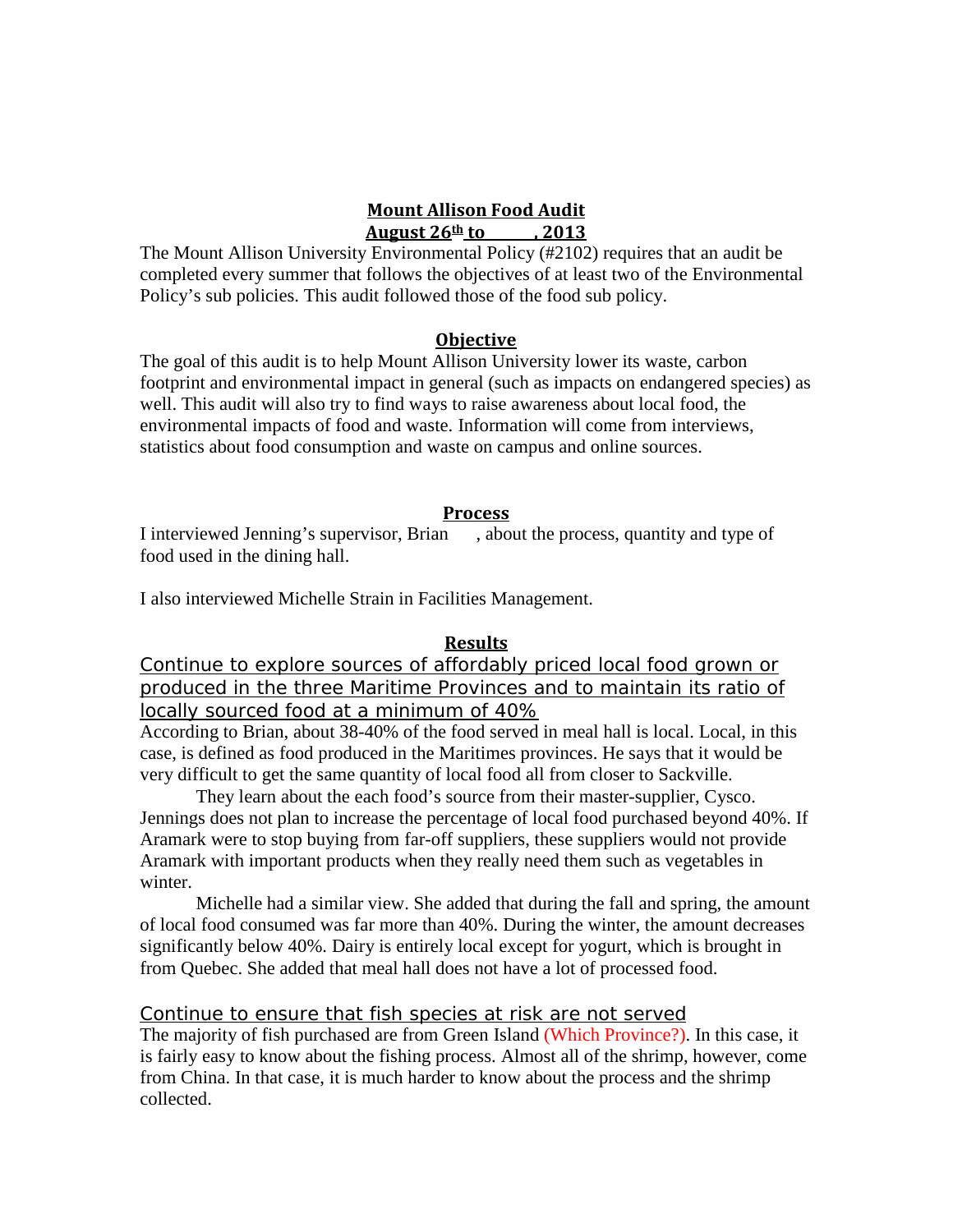## Continue to support the purchase of vegetables grown on campus when feasible

The Mount Allison Farm is no longer running. It had previously supplied Jennings with 4% of its vegetables.

Continue to menu items that are lower on the food chain and to support vegan and vegetarian students with a wide array of choices Brian estimates that about 22% of meal hall's food is vegetarian or vegan. Although this percentage is not likely to increase or decrease in the next couple years, the percentage of gluten-free food will.

## Compost its food waste on-site and use the compost in campus gardens

Michelle discussed the school's composting machines, the Big Hannahs. After dealing with a smell problem, the machines being brought back into full production. At full production, 60,000 kilograms of compost are produced every year. All of this compost has to be used on university land because provincial law requires a license to export or import compost. The compost is used on most of the lawns and fields on campus except for Mcolley, Normany, Landsdowne and the Lower-playing field. These fields require a different fertilizer. Soil testing is performed on all the campus's grounds.

According to Michelle, once the compost has been applied for a few years, its quality will vastly improve.

Previously (before 2012), food waste had been sent to Westmooreland Albert. Workers at the facility, took out recyclable materials and then placed the compost above them.

The Big Hannahs require nitrogen pellets as a source of fuel. Michelle said that they are looking for cardboard shredders that would shred the packaging for Jenning's food. It would produce carbon fuel for the composting machines.

### Explore ways to use spent vegetable oil

According to Brian, all the vegetable oil is regularly picked up by a man who takes it and uses it for biofeul.

Continue to use biodegradable service ware in the café operations All of Aramark's napkins, paper plates, glasses and coffee mugs are biodegradable.

# Continue to promote and improve the scraping station to further reduce post-consumer food waste

Brian says that this is the responsibility of the students and that there has been a reduction to a certain degree of the post-consumer food waste at the station.